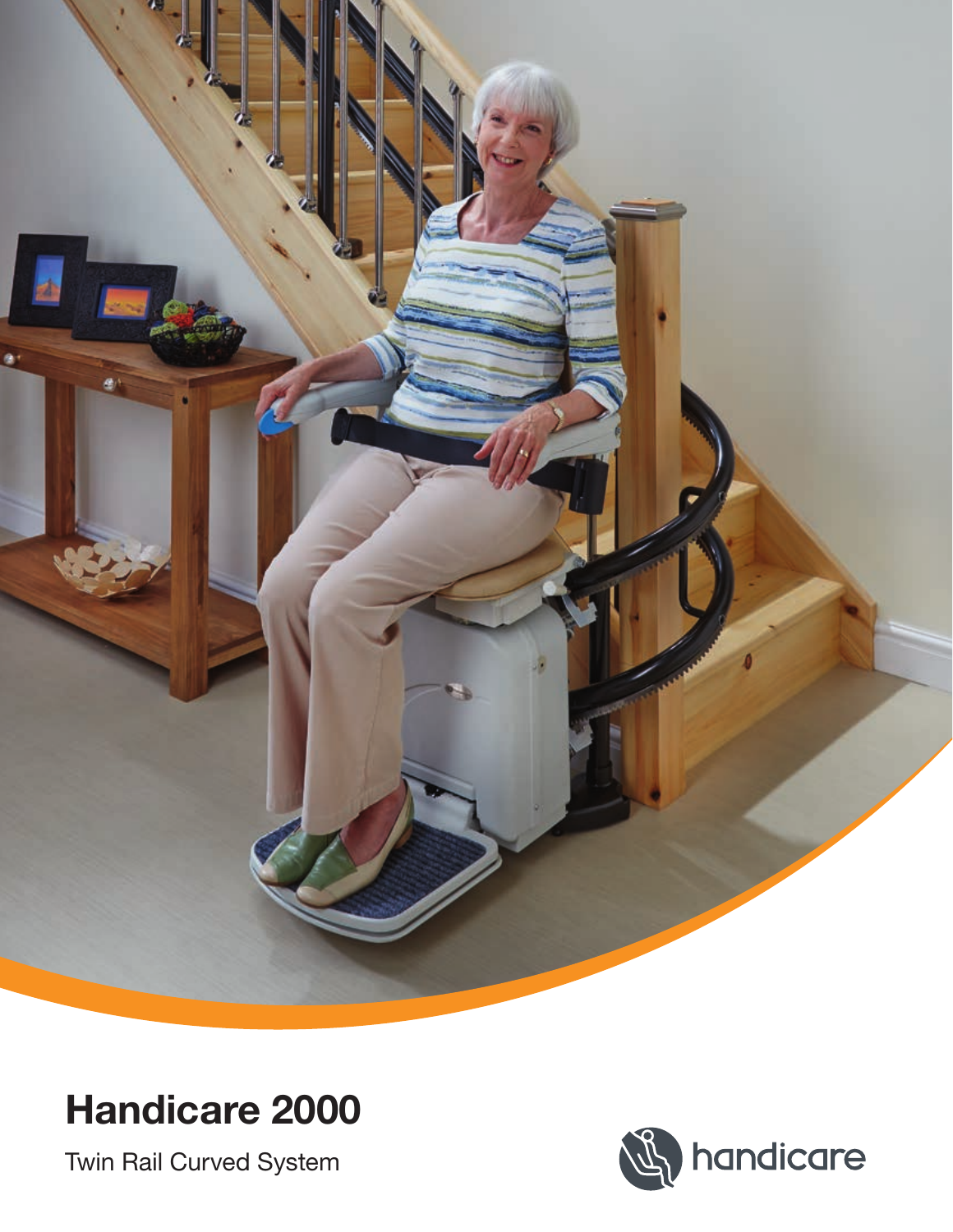## The benefits of a stairlift from Handicare

If you have difficulty getting up and down the stairs you are not alone. Every year thousands of people look for a solution to the problems posed by the difficulty they have using the staircase in their home.

The decision to install a stairlift is sometimes a difficult one to take but when compared with the alternative of moving, or living on one level of your house, many people have found it to be their preferred option.

If you are thinking about installing a stairlift and your stairs turn corners, are spiral or split levels, the Handicare 2000 series offers you a safe and reliable solution.

Handicare's stairlifts have helped thousands of people overcome the problems posed by going up and down their stairs at home.

The Handicare 2000 series stairlift suits most staircases with bends or corners and offers you all the basic functions that you would expect plus the option to upgrade to a folding footplate and/or powered seat swivel.



#### A tailor-made solution

Perfectly finished, 100% made to measure… and yet rapidly installed at your home. We will, after an informal visit, explain all the features of our stairlifts to you in detail.



Each Handicare stairlift is designed to suit your individual staircase. We use advanced PhotoSurvey technology to make accurate measurements and we have all the options available to ensure the best possible fit for your staircase.

Your Handicare 2000 stairlift can be fitted with two seats. Your Handicare supplier will be able to advise you which seat is most suited to your needs.



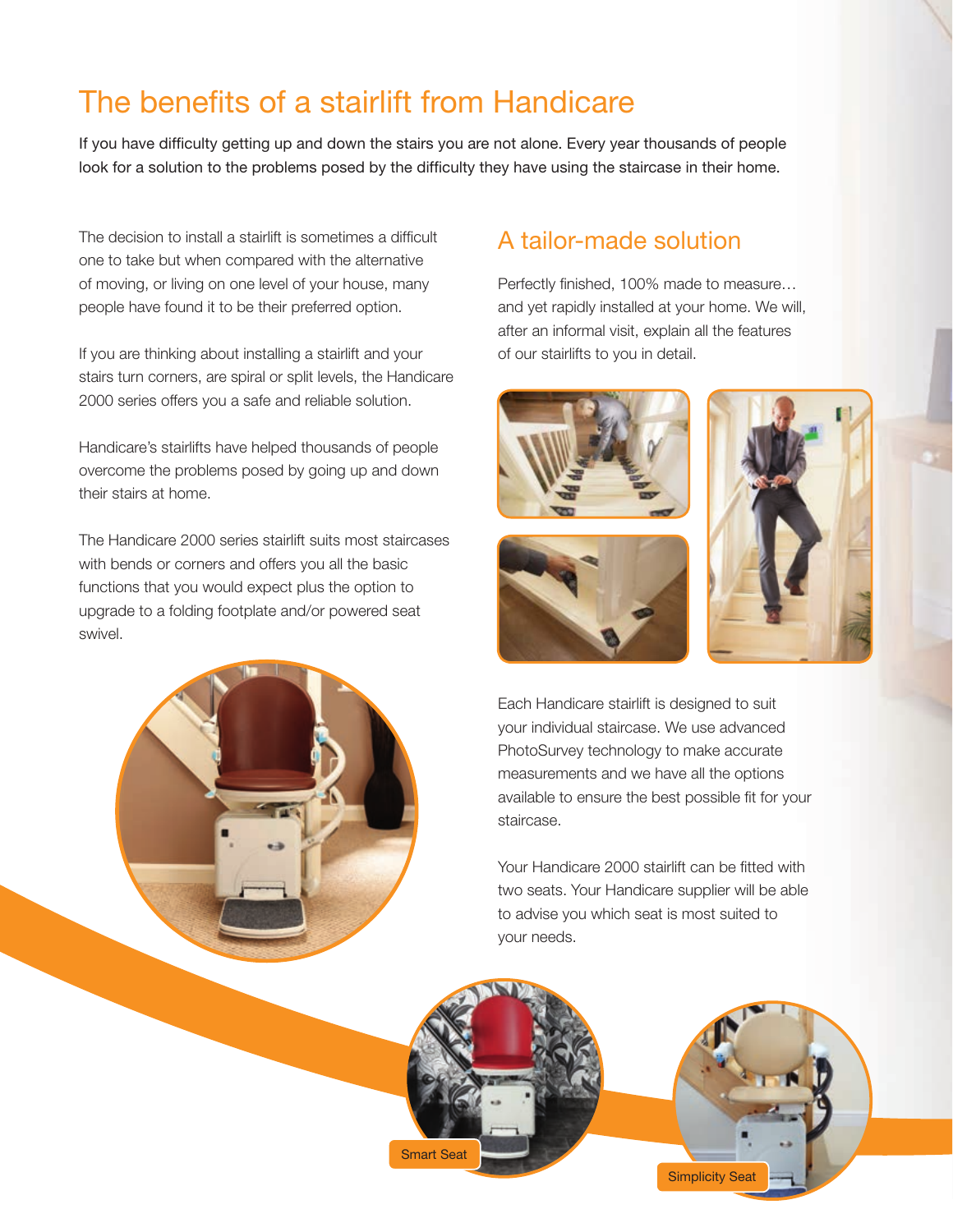

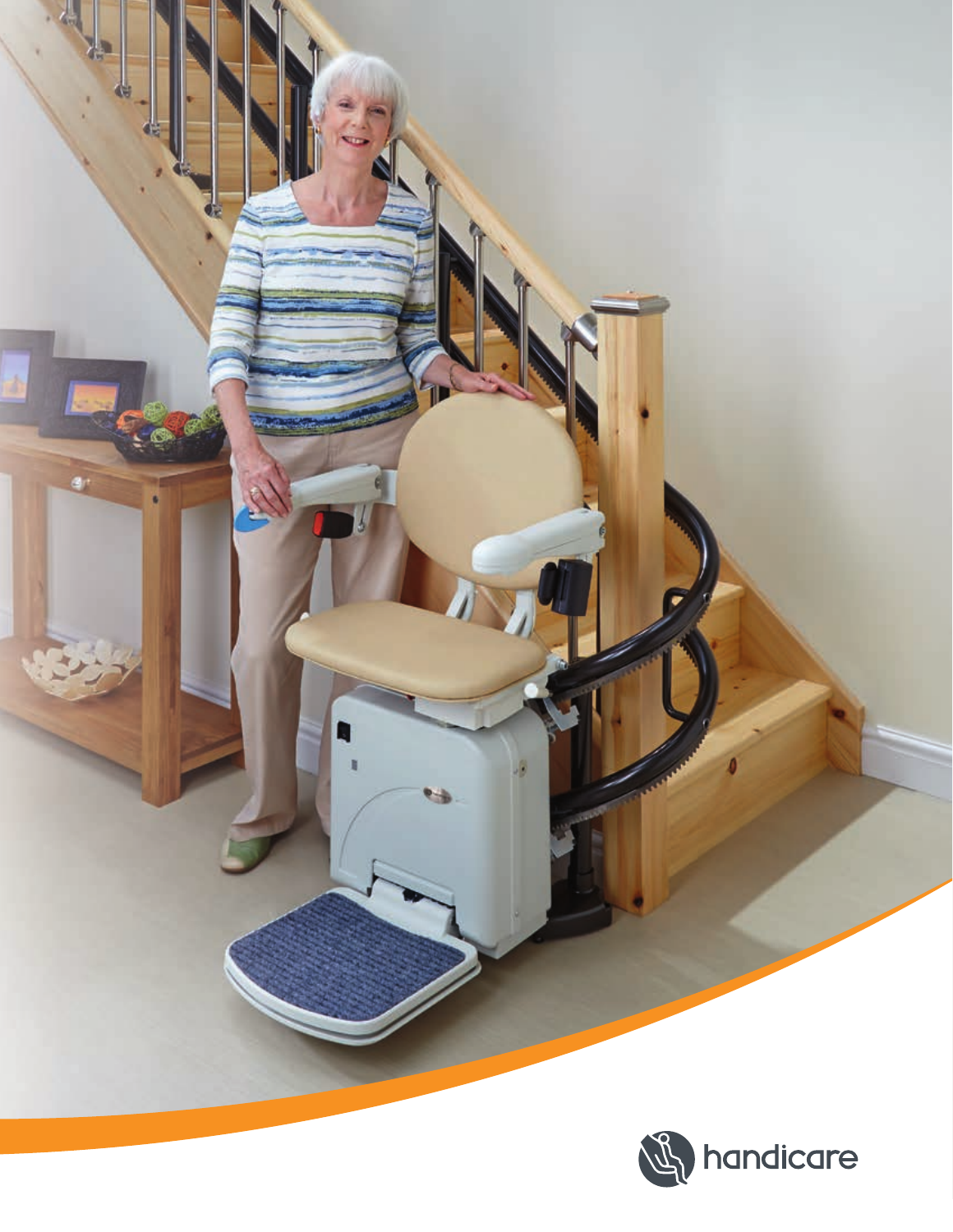# Seat features



#### Remote control

The Handicare 2000 series comes with two remote controls which means, once folded, you can easily send it to the upstairs charge point freeing up space in your hallway.



#### Safety as standard

Your Handicare 2000 series stairlift will come with a range of safety sensors that are designed to stop your stairlift if it meets any obstruction as you travel up the stairs.



The compact unit folds up leaving the staircase free for other users and the bespoke track is designed to fit your individual staircase and maximize clear space on the stairway. It can be supplied with a powered hinged track if required.

#### **Battery**

Like all Handicare stairlifts the 2000 series have a battery backup which means it will continue to work in the event of a power outage so you do not need to worry about being stranded up- or downstairs.

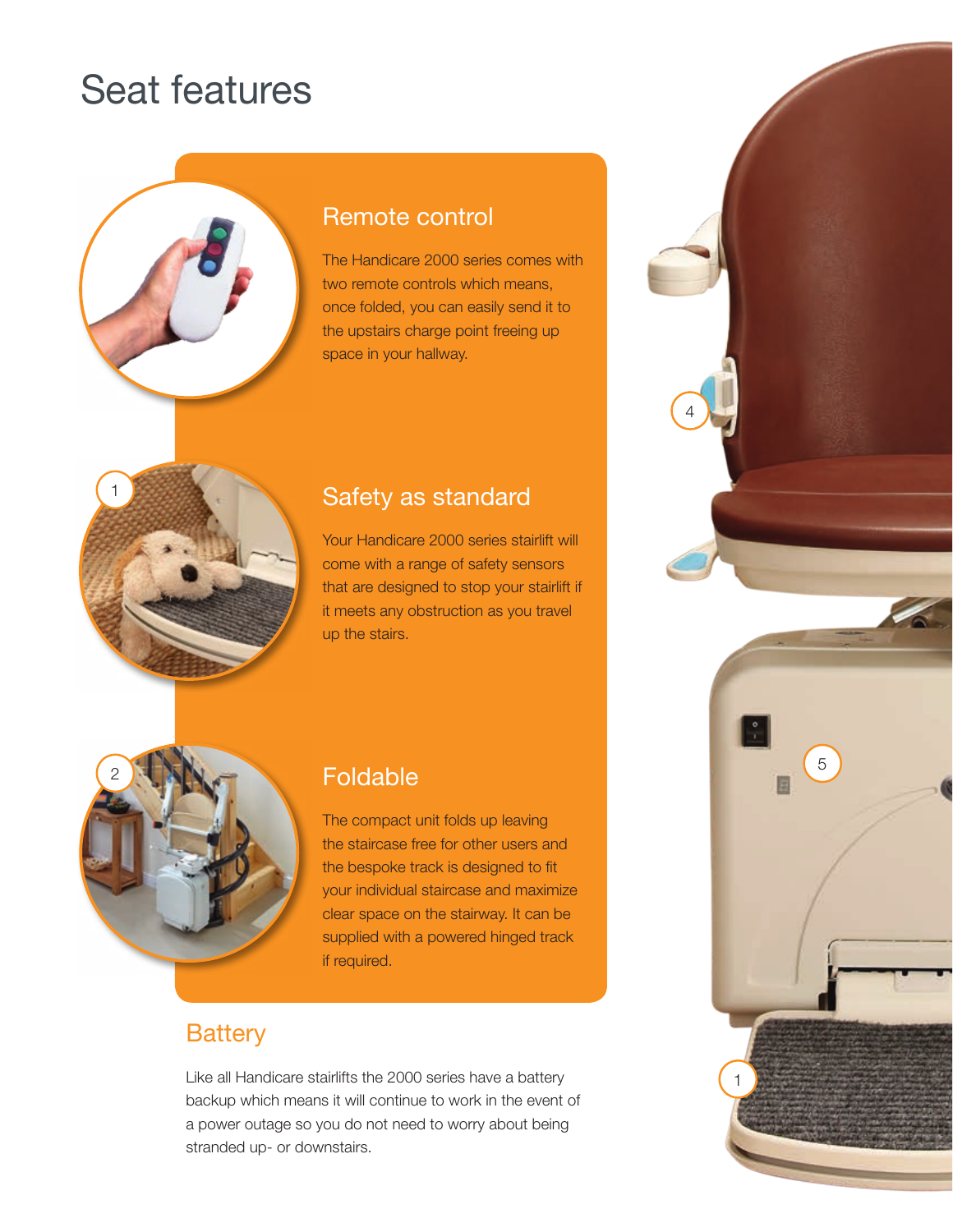

#### Easy to use

The operating toggle is easy to use, simply hold it towards the direction you wish to travel, up or down, and your stairlift will move smoothly and gently on its way.



#### Seat belt

Your Handicare 2000 series have an easy release retractable seat belt for added peace of mind. If you prefer you can have an easy fasten Velcro seat belt.

#### Diagnostic display

The Handicare 2000 series stairlifts have a diagnostic display so that you can monitor the status of your stairlift, e.g. a safety edge has been activated.



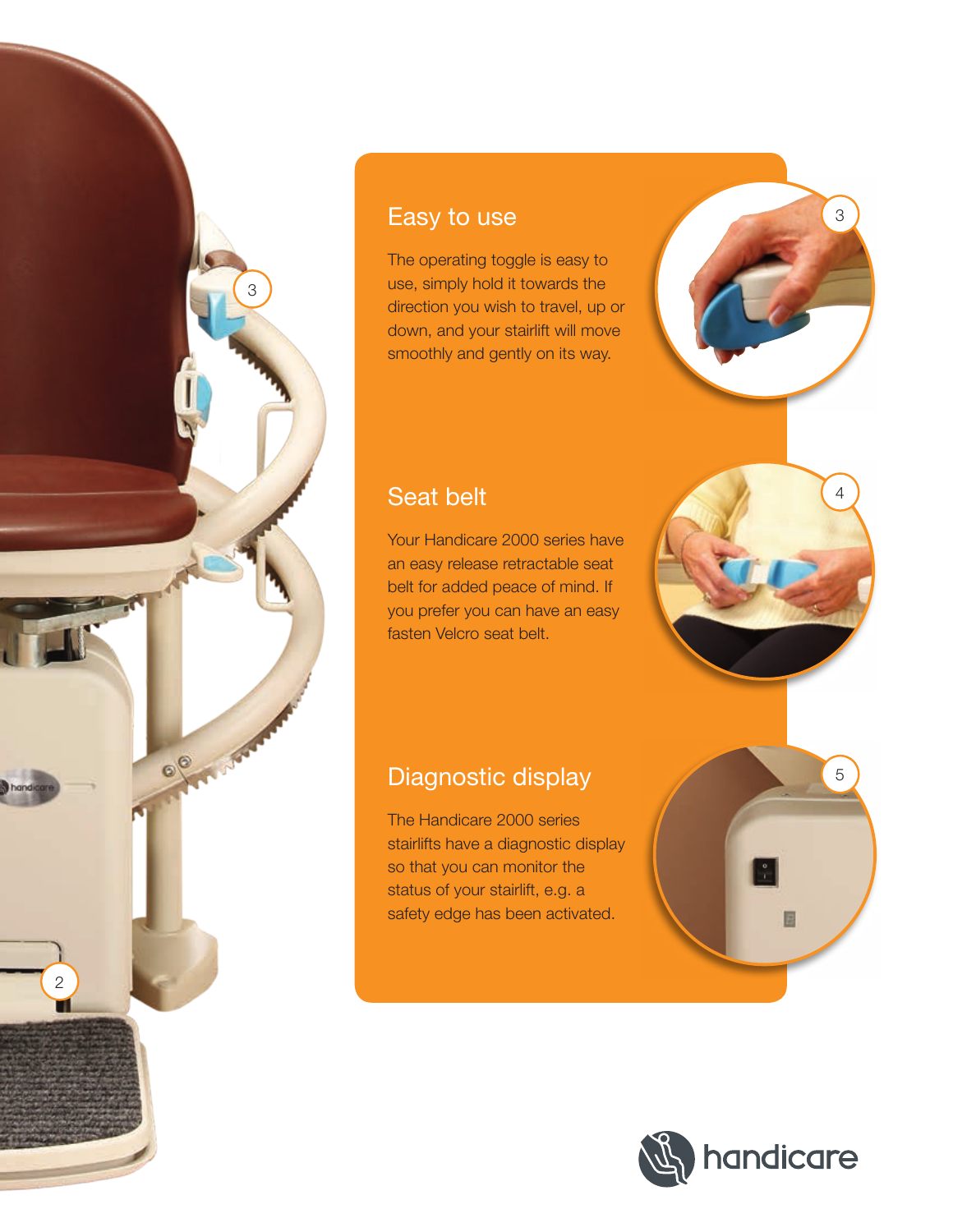# Comfort features

#### Powered hinge

Some houses will have a doorway close to the bottom of the stairs and the track may intrude across this. In these circumstances an automatic hinged track should be fitted. This means that the track can be folded away from the doorway giving clear access. When operating the stairlift from the toggle, the hinge will lift/lower automatically.



Powered swivel

When you arrive at the top of the stairs you will need to swivel your seat round so that you exit onto the landing safely. If you choose the powered swivel option the swivel is operated by continuing to hold the toggle when you arrive at the top of the staircase. The seat will move

### Powered footplate

The footplate and seat can be folded up to increase available space leaving the staircase as clear as possible for other users. If you choose the powered footplate option it will remove the need for you to bend down to fold or unfold the footplate.



#### Stairlift colors

Fitted to the stairs, not the wall, it is unlikely you will need to redecorate following the installation of your Handicare 2000 series stairlift. With a choice of six upholstery colors on the Smart seat and three track colors, your stairlift will compliment most color schemes.

#### Perch

If you have restricted movement in the knee or hip joint you may find sitting painful. In these situations a Perch seat may be the solution.

A Perch seat means that the user is almost in a standing position when they are using the lift. There is a shortened seat and retractable seat belt which provide a stable support area for users to 'perch' on. Upholstery is available in a choice of six colors.



The standard maximum weight limit on the Handicare 2000 series is 250 lbs. This weight limit can be increased to 300 lbs. by having the heavy duty kit fitted on your stairlift.

automatically.

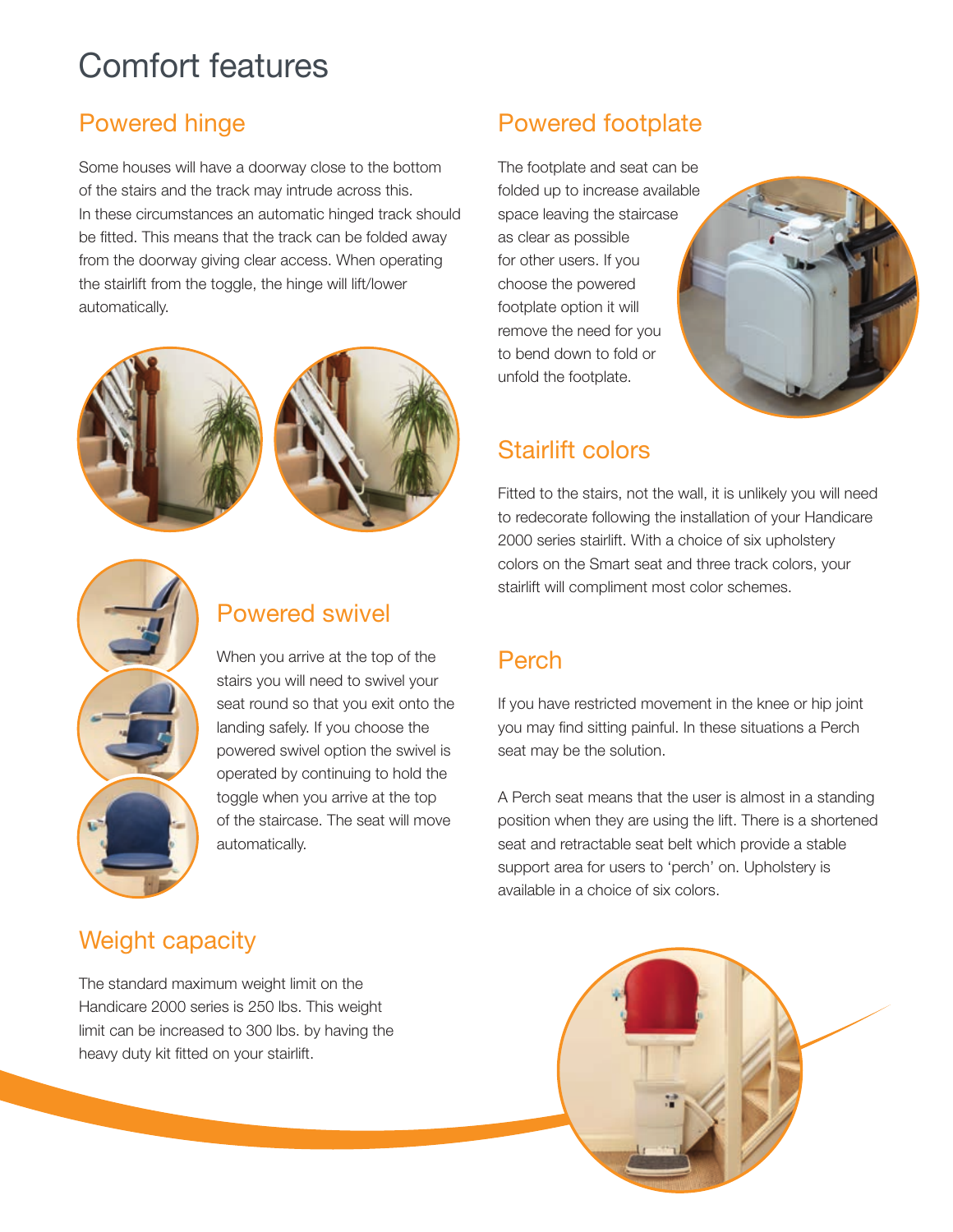# Handicare 2000 series: at a glance

| <b>Seat options</b>              | 2000         | <b>2000 Simplicity</b> |                                                                                                 |
|----------------------------------|--------------|------------------------|-------------------------------------------------------------------------------------------------|
| Choice of Upholstery             | $\checkmark$ |                        | A selection of six colors means you can choose upholstery to match your<br>décor.               |
| Powered Swivel                   | O            |                        | This makes turning the stairlift seat to get in and out on the landing as easy<br>as possible.  |
| Retractable Seat Belt            | $\checkmark$ | ✓                      | This retractable belt can be clipped together on one side or centrally.                         |
| Velcro Seat Belt                 | O            | О                      | This black belt has velcro on either end to hold it firmly in place.                            |
| Perch Seat                       | $\circ$      |                        | Ideal for users who have difficulty bending at the hip or knee joint.                           |
| <b>Footplate options</b>         | 2000         | <b>2000 Simplicity</b> |                                                                                                 |
| Manual                           | $\checkmark$ | $\mathbf{v}$           | The footplate is folded and unfolded manually.                                                  |
| Powered from Seat                | O            | $\circ$                | Folds the footplate away when the seat is folded up.                                            |
| Powered from Arm                 | O            |                        | The footplate can be lifted and lowered by a switch under the arm whilst the<br>user is seated. |
| <b>Track Features</b>            | 2000         | <b>2000 Simplicity</b> |                                                                                                 |
| Travels around corners and bends | V            | $\checkmark$           | For a wide range of staircases, from ones that turn a corner to multi-flight<br>or spiral.      |
| Multiple charge points           | V            | ✓                      | Use your remote control to park on charge points.                                               |
| Track available in any color     | O            | Ο                      | Customise your curved stairlift track to match your décor.                                      |
| Zero intrusion into landing      | O            | $\circ$                | For use when a doorway close to the top of the stairs would be<br>obstructed by the track.      |
| Powered Hinge                    | $\circ$      | $\circ$                | Automatically moves the track while the stairlift moves leaving doorways<br>unobstructed.       |
| <b>Weight capacity</b>           | 2000         | <b>2000 Simplicity</b> |                                                                                                 |
| Standard Maximum Weight          | 250 lbs.     | 250 lbs.               |                                                                                                 |
| Max weight with Heavy Duty Kit   | 300 lbs.     | 300 lbs.               |                                                                                                 |
| <b>Standards compliance</b>      | 2000         | <b>2000 Simplicity</b> |                                                                                                 |
| EN 81-40: Stairlifts             | $\checkmark$ | $\checkmark$           |                                                                                                 |

 $\triangleright$  Available as standard  $\triangleright$  Optional - Not available



Please be aware that actual colors may vary slightly from those shown.



Handicare also offers special orders so the track can be finished in any color to suit your décor.